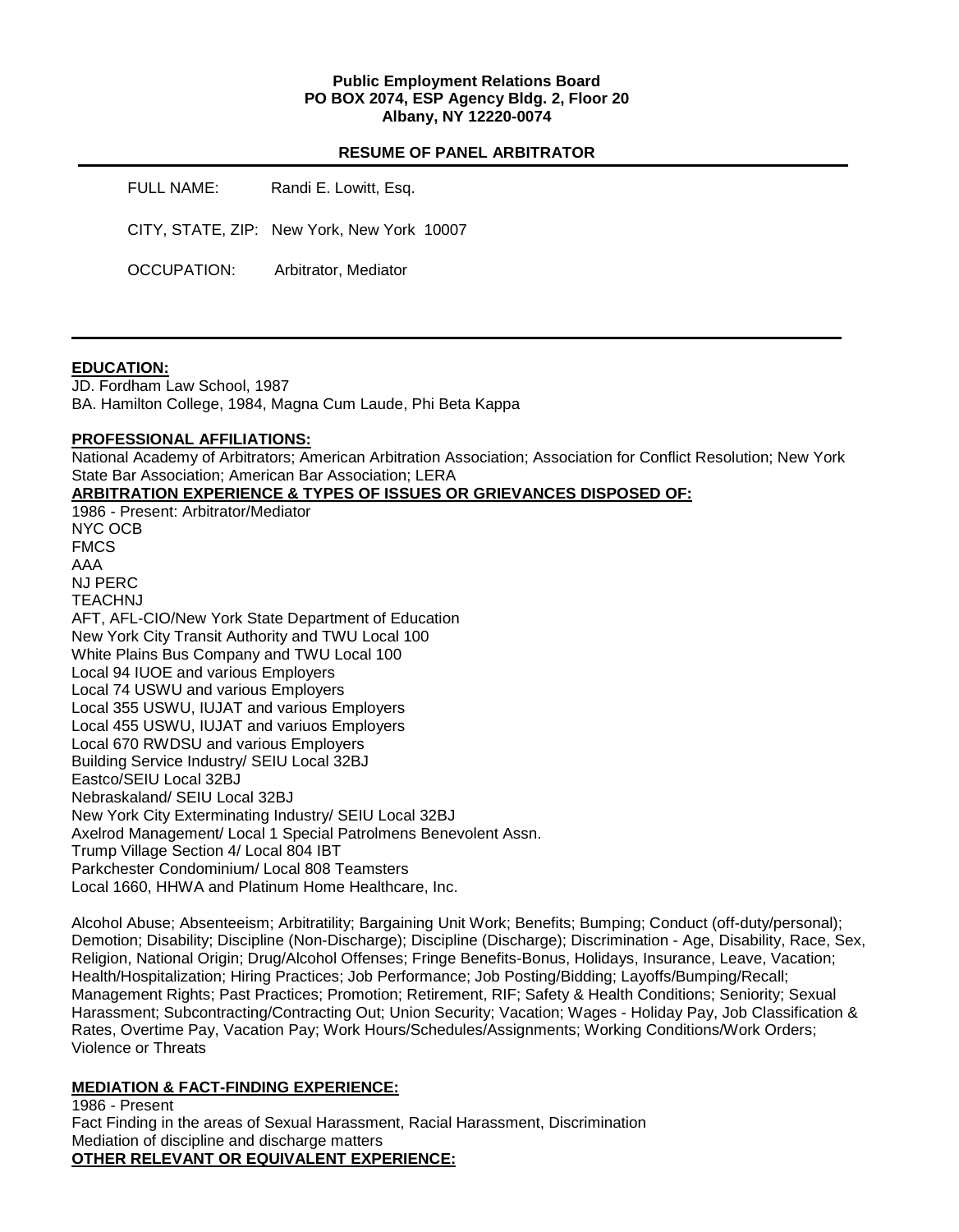**PER DIEM FEE:** \$ \$2,000 for each day of hearing and each day of study **ADJOURNMENT FEE:** \$ \$2,000 if less than three weeks notice

# **SUBMITTED BY ARBITRATOR Randi Lowitt ON December 14, 2015**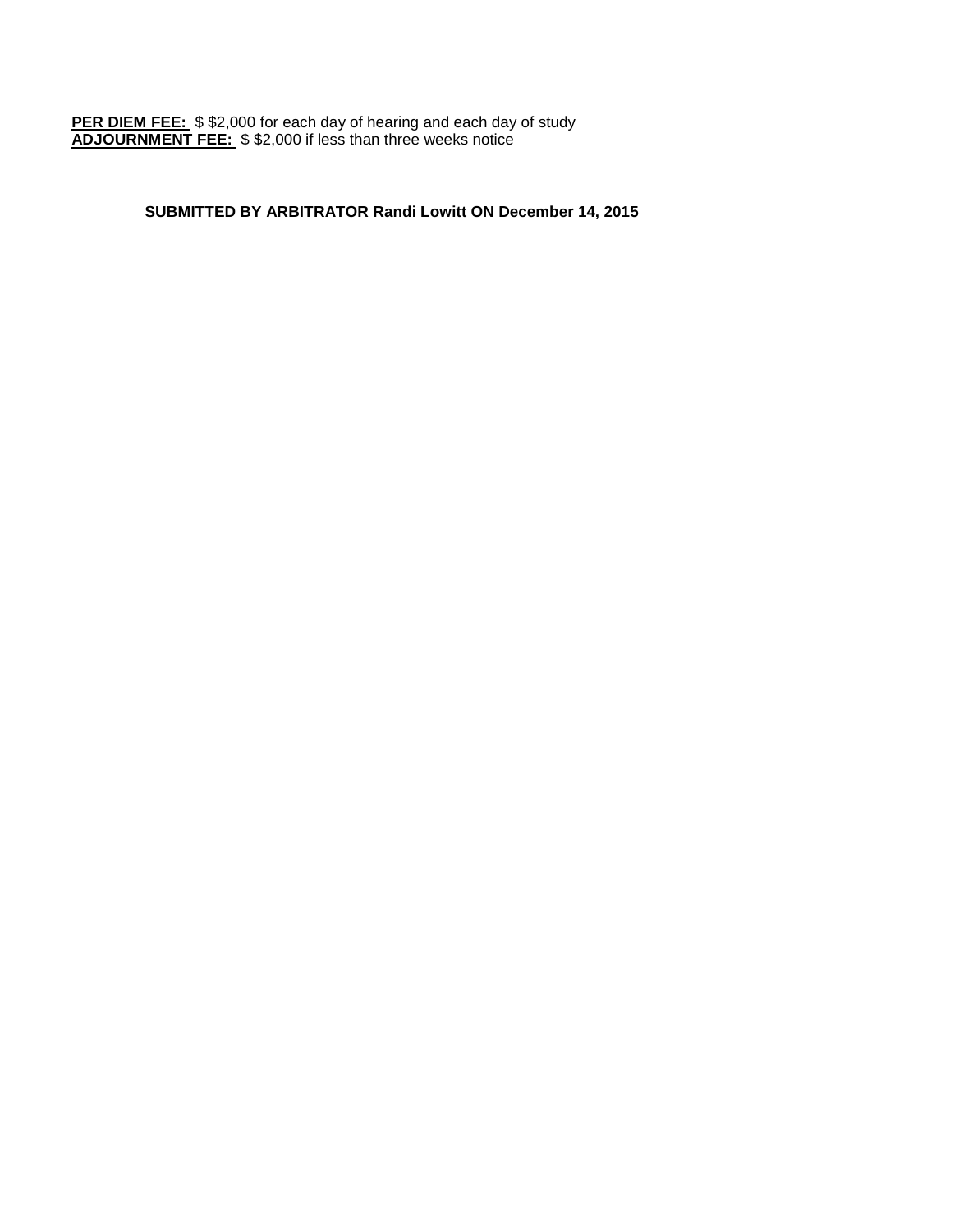## **Public Employment Relations Board PO BOX 2074, ESP Agency Bldg. 2, Floor 20 Albany, NY 12220-0074**

# **BILLING DISCLOSURE STATEMENT**

## ARBITRATOR'S NAME: **Randi E. Lowitt, Esq.**

The following is a description of my fees and expenses:

# A) HEARING TIME.

- (1) My per diem is \$2000 for each day or any part thereof spent hearing a case.
- (2) If a hearing day exceeds 6 hours, I charge:

 $\Box$ a second full per diem  $\boxtimes$ a prorated per diem

 $\Box$ no additional charge  $\Box$ other (describe) :

(3) Additional comments: Additional per diem only charged for time well in excess of specified hearing day, as determined by Arbitrator

# B) STUDY TIME.

- (1) I charge \$ 2000 for each day spent in preparation of the opinion and award.
- (2) This charge  $\boxtimes$  will  $\Box$  will not be prorated for partial days devoted to such preparation.
- (3) Additional comments:

## C) TRAVEL TIME AND EXPENSES.

(1) When travel time plus hearing time exceeds hours in a calendar day:

 $\boxtimes$  Not applicable (no additional charge)

 $\Box$  I charge as follows (describe):

(2) I charge for actual, travel-related expenses incurred in connection with the case  $\boxtimes$ YES  $\Box$  NO.

Where appropriate, a mileage charge for auto travel will be billed at:

 $\boxtimes$  Prevailing IRS rate  $\Box$  Other (describe):

(3) When the scheduled hearing day(s) requires an overnight stay:

 $\boxtimes$ There is no charge, other than for lodging and subsistence.

- $\Box$ I charge as follows (describe):
- (4) Additional Comments: